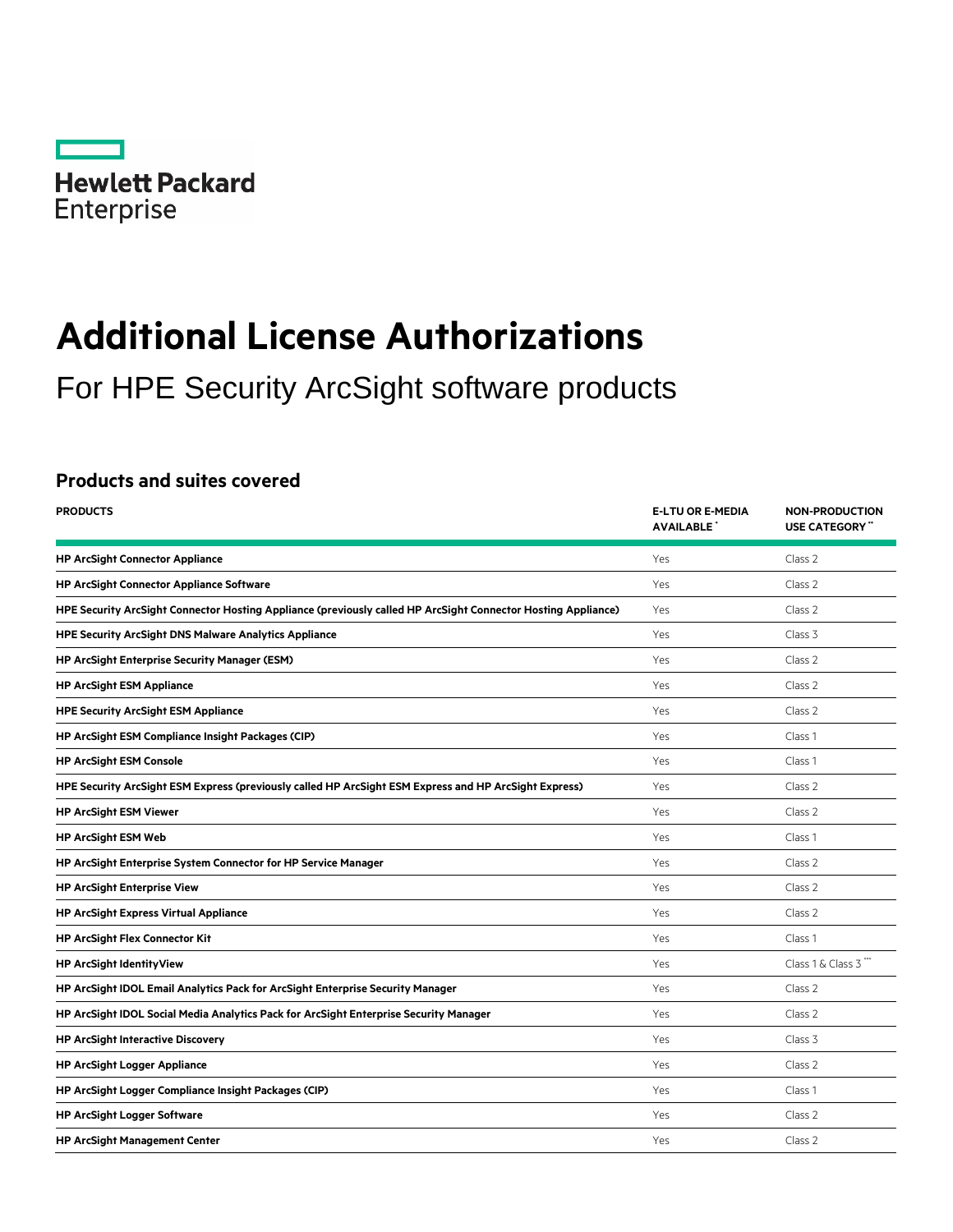| <b>PRODUCTS</b>                                                                                     | <b>E-LTU OR E-MEDIA</b><br><b>AVAILABLE</b> | <b>NON-PRODUCTION</b><br><b>USE CATEGORY</b> " |
|-----------------------------------------------------------------------------------------------------|---------------------------------------------|------------------------------------------------|
| <b>HP ArcSight Management Center Appliance</b>                                                      | Yes                                         | Class 2                                        |
| <b>HP ArcSight Monitored Desktops</b>                                                               | Yes                                         | Class 1                                        |
| <b>HP ArcSight Monitored Devices</b>                                                                | Yes                                         | Class 1                                        |
| HP ArcSight Monitored Vulnerability Assessment Scans                                                | Yes                                         | Class 1                                        |
| <b>HP ArcSight Network Configuration Manager</b>                                                    | Yes                                         | Class 2                                        |
| HP ArcSight Network Configuration Manager Audit Packages                                            | Yes                                         | Class 2                                        |
| <b>HP ArcSight Network Synergy Platform</b>                                                         | Yes                                         | Class 2                                        |
| <b>HP ArcSight Reputation Security Monitor</b>                                                      | Yes                                         | Class 1                                        |
| <b>HP ArcSight Risk Insight</b>                                                                     | Yes                                         | Class <sub>1</sub>                             |
| HPE Security ArcSight Security Data Platform (previously called HP ArcSight Security Data Platform) | Yes                                         | Class 2                                        |
| <b>HP ArcSight Standard Connectors</b>                                                              | Yes                                         | Class 1                                        |
| HP ArcSight Threat Detector""                                                                       | Yes                                         | Class 1                                        |
| <b>HP ArcSight Threat Response Manager</b>                                                          | Yes                                         | Class 2                                        |
| HPE Security ArcSight with Hexadite Automated Incident Response Solution                            | Yes                                         | Class 3                                        |
| <b>HPE Security ArcSight User Behavior Analytics</b>                                                | Yes                                         | Class 2 ""                                     |
| <b>HPE Security ArcSight Reputation Security Monitor Plus</b>                                       | Yes                                         | Class 1                                        |
| HPE Security ArcSight User Behavior Analytics Insight Packs                                         | Yes                                         | Class 2                                        |
| <b>HP User Behavior Analytics</b>                                                                   | Yes                                         | Class 3                                        |

| <b>SUITES</b>                                        | <b>E-LTU OR E-MEDIA</b><br>AVAILABLE | <b>NON-PRODUCTION</b><br>USE CATEGORY " |
|------------------------------------------------------|--------------------------------------|-----------------------------------------|
| <b>HP ArcSight Enterprise Security Manager Suite</b> | Yes                                  | Class 2                                 |
| <b>HP ArcSight Security Data Platform Suite</b>      | Yes                                  | Class <sub>2</sub>                      |

\* Any product sold as E-LTU or E-Media shall be delivered electronically regardless of any contrary designation in a purchase order.

\*\* Non-production use rights, if any, can be found at **[hpe.com/software/SWlicensing](http://hpe.com/software/SWlicensing)**.

\*\*\* HP ArcSight Interactive Discovery v2 licenses are non-production Class 3, other HP ArcSight Interactive Discovery licenses are non-production Class 1.

\*\*\*\* HP ArcSight Threat Detector previously was called HP ArcSight Pattern Discovery.

\*\*\*\* HPE Security ArcSight User Behavior Analytics term licenses are also classified Class 2.

*Note: HP ArcSight Application View is covered in the ALA document for HPE Security Fortify.*

# **Definitions**

Capitalized terms not otherwise defined in this ALA document are defined in the governing agreement.

| <b>TERM</b>               | <b>DEFINITION</b>                                                                                                                                                                                                                         |
|---------------------------|-------------------------------------------------------------------------------------------------------------------------------------------------------------------------------------------------------------------------------------------|
| Actor                     | means a person who is being monitored by the software.                                                                                                                                                                                    |
| Appliance or Appl         | means an Instance of software loaded and pre-configured on a Server.                                                                                                                                                                      |
| <b>Application Server</b> | means a computer running software that executes business or application logic that is made available to a web server for processing requests.<br>Application servers are typically J2EE applications servers or. Net application servers. |
| Asset                     | means a single IT Device being imported or being created within the software.                                                                                                                                                             |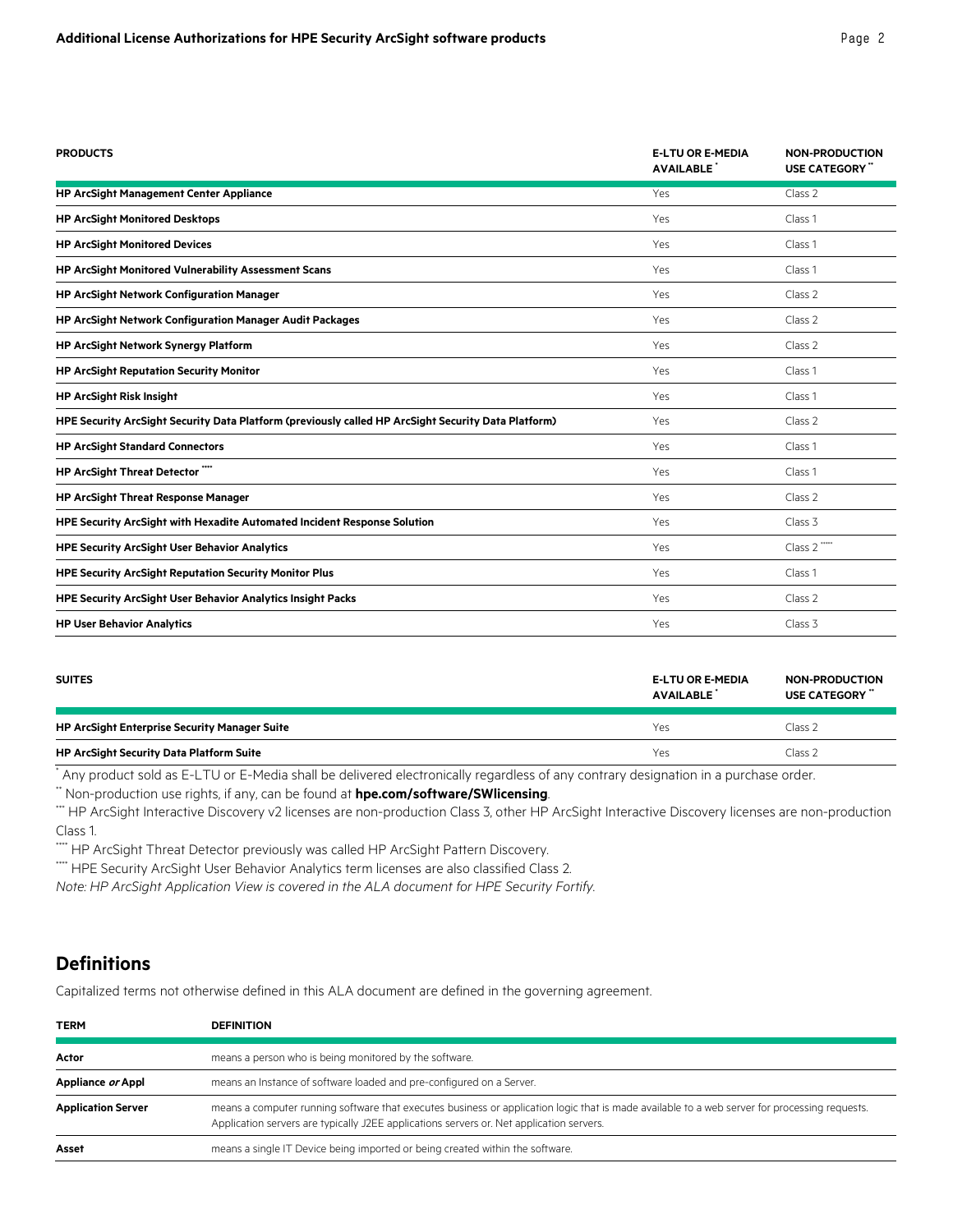| <b>TERM</b>                                   | <b>DEFINITION</b>                                                                                                                                                                                                                                                                                                                                                          |
|-----------------------------------------------|----------------------------------------------------------------------------------------------------------------------------------------------------------------------------------------------------------------------------------------------------------------------------------------------------------------------------------------------------------------------------|
| <b>Capture Module</b>                         | means DNS malware analytics appliance that captures, filters, and sends DNS packets to the cloud.                                                                                                                                                                                                                                                                          |
| <b>Cold Standby System</b>                    | means a standby non-production system which is NOT up and running. If the production system breaks down, or needs to be taken out of service,<br>you are required to switch on and start the Cold Standby System in order to take over for the production system.                                                                                                          |
| <b>Concurrent Users or</b><br><b>CC Users</b> | means the Software is licensed by the amount of users that simultaneously use the software at any one point in time. The software can be<br>installed on any number of computers, provided that the actual usage of the software does not exceed the number of licenses purchased.                                                                                         |
| Connector or Conn                             | means an integration element to a certain software, Device format, Appliance or function through use of the HPE software product. An Onboard<br>Connector means software that resides on the HP ArcSight Appliance that communicates with your data center. A Remote Connector is software<br>that resides on your computer that communicates with the HP ArcSight system. |
| Core                                          | means a part of a CPU that executes a single stream of compiled instruction code.                                                                                                                                                                                                                                                                                          |
| <b>CPU</b>                                    | means a system in a single integrated circuit package with one or more discrete processing Cores.                                                                                                                                                                                                                                                                          |
| Desktop Device or<br>DT Dev                   | means a single Device such as a PC, laptop or handheld Device.                                                                                                                                                                                                                                                                                                             |
| <b>Development and Test</b><br>Systems        | means a non-production system to be used for a) developing your add-on applications in order to access the licensed software b) migration<br>testing c) pre-production staging or d) version upgrades/configurations and transition purposes.                                                                                                                              |
| Device or Dev                                 | means an addressable entity, physical or virtual, including but not limited to router, switch, bridge, hub, server, PC, laptops, handheld device or<br>printer that resides within the range defined for interrogation and asset tracking.                                                                                                                                 |
| Domains or Dom or D                           | means separately licensed features of HP ArcSight ESM that enables custom data set and fields.                                                                                                                                                                                                                                                                             |
| <b>E-LTU and E-Media</b>                      | means products which are electronically delivered only, and as such any reference to FOB Destination or delivery methods that are stated on your<br>purchase order other than electronic shall be null and void with respect to these E-LTU or E-Media products.                                                                                                           |
| <b>EndPoint</b>                               | means network, storage, servers, laptops, tablets, mobile devices and other wireless Devices connected to corporate networks                                                                                                                                                                                                                                               |
| EPS                                           | means events per second.                                                                                                                                                                                                                                                                                                                                                   |
| <b>Flows Per Minute</b>                       | means flow events per minute (e.g. NetFlow, JFlow, SFlow).                                                                                                                                                                                                                                                                                                                 |
| GВ                                            | means gigabytes which designates the amount of physical capacity that can be managed                                                                                                                                                                                                                                                                                       |
| GB/per day <i>or</i> GB/d                     | means gigabytes which designates the amount of physical capacity that can be collected during a twenty-four (24) hour period.                                                                                                                                                                                                                                              |
| High Availability <i>or</i> HA                | means Hot Standby System.                                                                                                                                                                                                                                                                                                                                                  |
| <b>Hot Standby System</b>                     | means a non-production system which is up and running, ready to take over from the production system if the production system breaks down or<br>needs to be taken out of service                                                                                                                                                                                           |
| <b>HP ArcSight</b><br><b>Documentation</b>    | means any written materials regarding the software specifications, development and test processes, formats, methodologies and practices<br>provided by HPE to you.                                                                                                                                                                                                         |
| Implementation or Imp or<br>IMP               | means an installation of the software on a single Server or installed on a cluster of Servers which work together as a single installation of the<br>Software.                                                                                                                                                                                                             |
| Instance                                      | means each implementation of the application installed on a Server.                                                                                                                                                                                                                                                                                                        |
| LTU                                           | means License To Use.                                                                                                                                                                                                                                                                                                                                                      |
| ΜA                                            | means a software upgrade to an Appliance.                                                                                                                                                                                                                                                                                                                                  |
| <b>Monitored Applications or</b><br>Mon App   | means software application from which the software collects logs.                                                                                                                                                                                                                                                                                                          |
| Monitored Devices or Mon<br>Dev               | means a device from which the software collects logs.                                                                                                                                                                                                                                                                                                                      |
| <b>Monitored Desktops</b>                     | means Desktop Device from which the software collects logs.                                                                                                                                                                                                                                                                                                                |
| Named User or<br><b>Nmd User</b>              | means a specific individual authorized by you to access the software regardless of whether they are actively using the software.                                                                                                                                                                                                                                           |
| NFR                                           | means a Not for Resale license which is limited to use by HPE partners.                                                                                                                                                                                                                                                                                                    |
| Nodes or Nd                                   | means a collection of network interfaces that the software can pragmatically associate together.                                                                                                                                                                                                                                                                           |
| Non-Production or<br>ΝP                       | means internal use which is limited to Use on Development and Test Systems This NP license requires a concurrent or the previous purchase of<br>the equivalent or greater production licenses. Support for NP licenses is restricted to the period of and current status of the equivalent production<br>license.                                                          |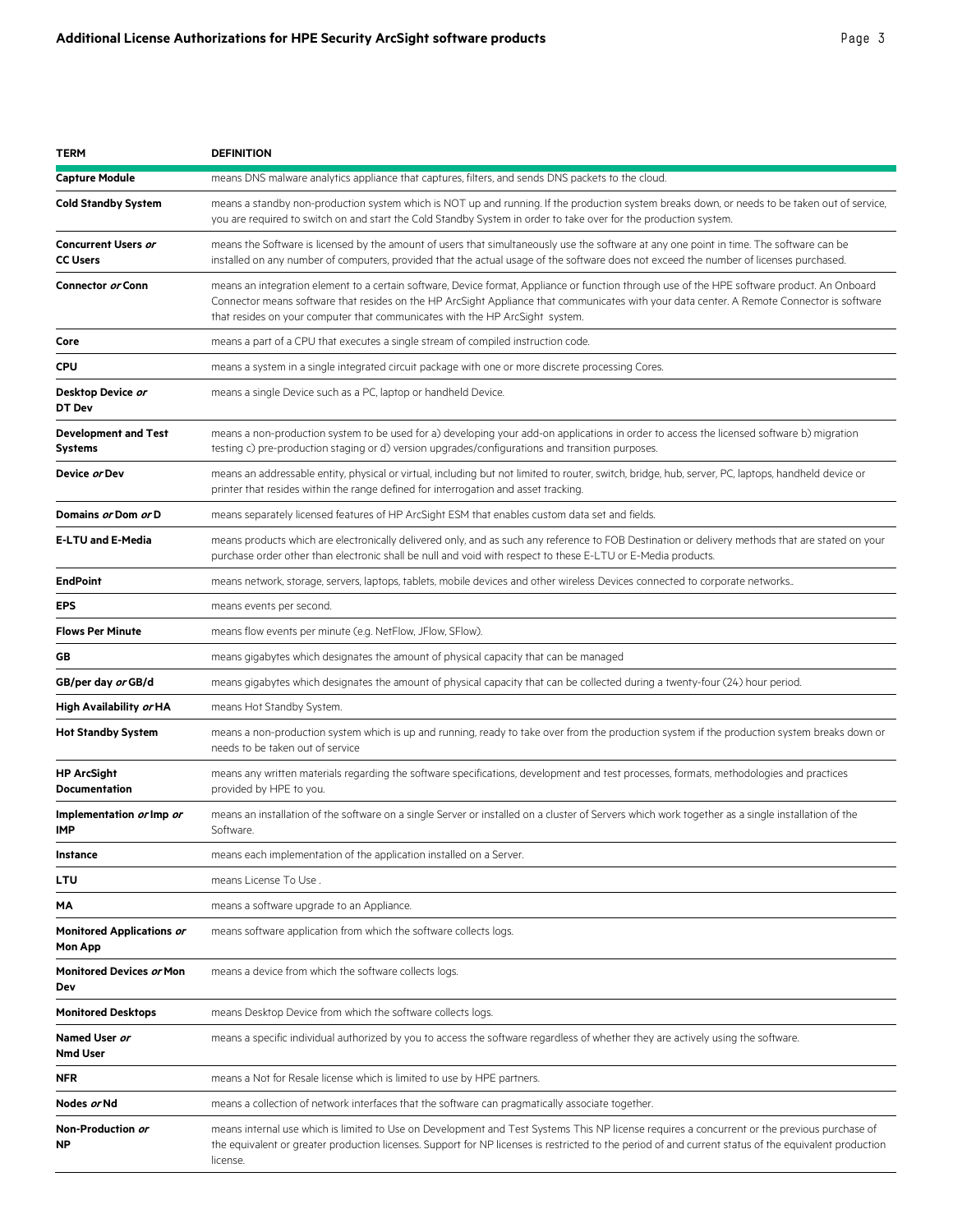| <b>TERM</b>                               | <b>DEFINITION</b>                                                                                                                                                                                                                                                                                                                                 |
|-------------------------------------------|---------------------------------------------------------------------------------------------------------------------------------------------------------------------------------------------------------------------------------------------------------------------------------------------------------------------------------------------------|
| <b>NOLOG</b>                              | means that this Appliance does not include HP ArcSight Logger.                                                                                                                                                                                                                                                                                    |
| Peak EPS or PEPS                          | means the peak rate of events per second (EPS) flowing into the system, computed as the maximum value of events per second collected over a<br>period of 24 hours.                                                                                                                                                                                |
| Server or SVR                             | means any designated computer system in which an Instance or Instances of the software is installed.                                                                                                                                                                                                                                              |
| Suite                                     | means two or more software products combined into a single license offering. The specific software products included in a Suite are specified in<br>the Software Specific License Terms below. Software products included in a Suite are governed by the individual authorizations and use<br>restrictions associated with each software product. |
| Sustained EPS or SEPS                     | means Average Sustained Events Per Second measured over a 24 hours period.                                                                                                                                                                                                                                                                        |
| TB                                        | means terabytes which designates the amount of physical capacity that can be managed.                                                                                                                                                                                                                                                             |
| Term License to Use or<br><b>Term LTU</b> | means a software License To Use (LTU) which indicates in its license description that the license is valid for a specific period of time such as One<br>Month(1M), One Year(1Y) etc. Term LTU's are not perpetual licenses.                                                                                                                       |
| <b>Term Support</b>                       | means a fixed period support offering that is only valid during the time period of the associated Term LTU.                                                                                                                                                                                                                                       |
| Unlimited or Unl                          | means without restriction in terms of number of systems, devices or media, depending on the context.                                                                                                                                                                                                                                              |
| User                                      | means a user whose Use is restricted to the type of software that is being licensed.                                                                                                                                                                                                                                                              |
| Virtual Appliance or VA                   | means Virtual Machine image designed to run on a virtualization platform (e.g., VirtualBox, Xen, VMware Workstation, Parallels Workstation).                                                                                                                                                                                                      |
| Virtual Machine(s) or VM(s)               | means a computer that does not physically exist but is simulated by another computer.                                                                                                                                                                                                                                                             |

# **Software specific license terms**

Software products with software specific license terms are described below. Software products covered by this ALA document (as listed above) and not covered in this section do not have software specific license terms.

# **HPE Security ArcSight Connector Hosting Appliance (previously called HP ArcSight Connector Hosting Appliance)**

HPE Security ArcSight Connector Hosting Appliances are licensed as indicated in the table below:

| Appliance                                                                       | <b>Offering includes</b> |                                                                                                                                                                                                                                     |
|---------------------------------------------------------------------------------|--------------------------|-------------------------------------------------------------------------------------------------------------------------------------------------------------------------------------------------------------------------------------|
|                                                                                 |                          |                                                                                                                                                                                                                                     |
| <b>HPE Security ArcSight Connector Hosting</b><br><b>Appliance C6600 Server</b> |                          | Gen 9 HW supporting up to 25,000 EPS. Runs ArcSight Management Center software (ArcMC) with support for 32<br>onboard connectors, Remote management for connectors and supported ArcSight products. Limited only by HW<br>capacity. |

#### **HP ArcSight Console, Web and Viewer**

HP ArcSight Console, Web and Viewer are licensed by the number of Users set forth in the applicable order(s) for the products.

#### **HPE Security ArcSight DNS Malware Analytics Appliance**

HPE Security ArcSight DNS Malware Analytics (DMA) Capture Module is licensed by the number of Users. This requires customers to have an active HPE Security ArcSight DNS Malware Analytics Saas Subscription. HPE Security ArcSight DNS Malware Analytics Appliances are licensed as indicated in the table below:

| Appliance                                                                                                       | <b>Offering includes</b>                             |
|-----------------------------------------------------------------------------------------------------------------|------------------------------------------------------|
| <b>HPE Security ArcSight DNS Malware Analytics</b><br>(DMA) Capture Module Appliance D3600 -10k<br><b>Users</b> | Gen 9 HW supporting up to 10,000 Users.              |
| <b>HPE Security ArcSight DNS Malware Analytics</b><br>(DMA) Capture Module Appliance D8600 -<br>50k Users       | Gen 9 HW supporting up to 50,000 Users.<br>$\bullet$ |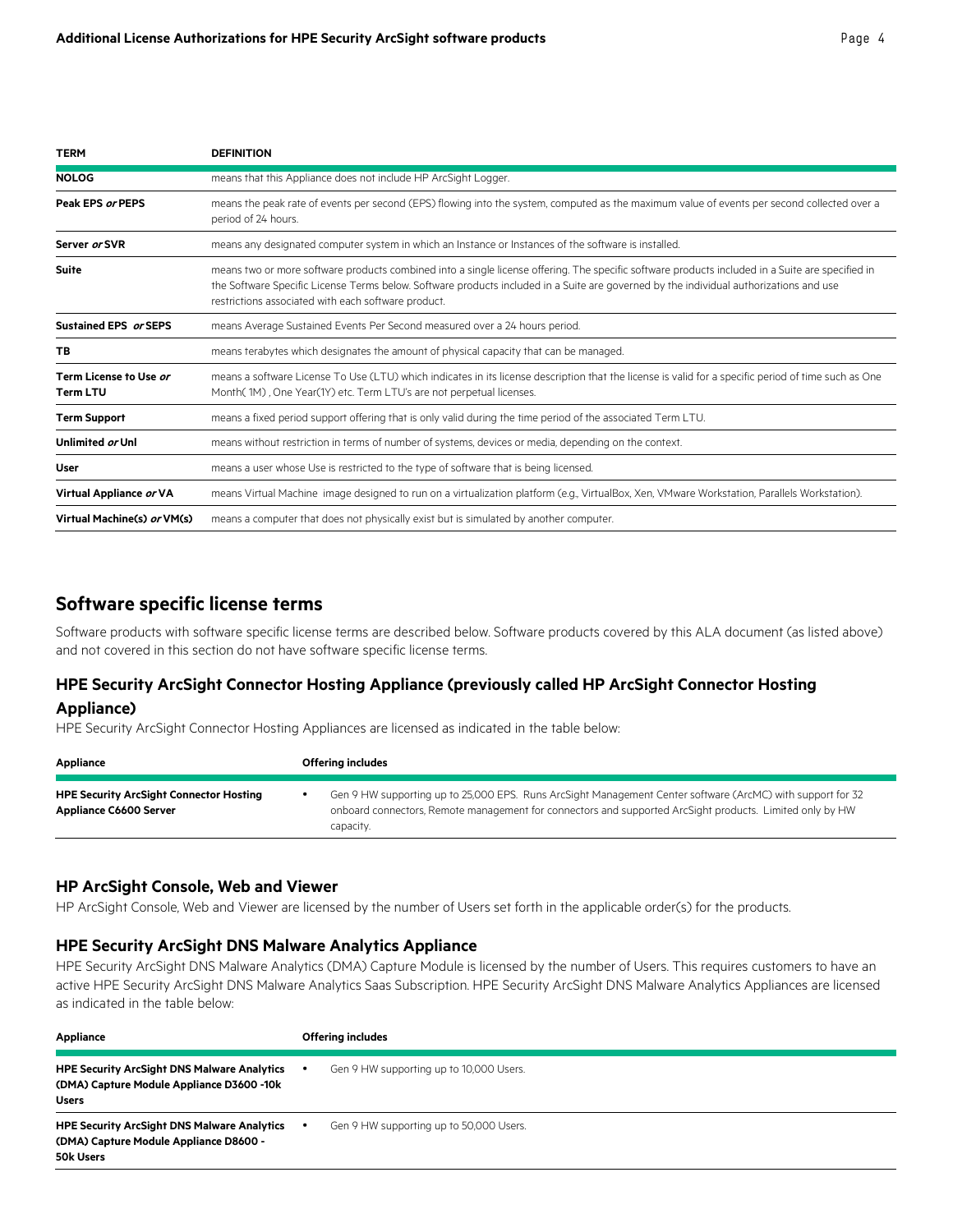### **HP ArcSight Enterprise Security Manager**

HP ArcSight Enterprise Security Manager (ESM) is either licensed per Core, per GB/per day or per SEPS. The following HP ArcSight Enterprise Security Manager Suites are licensed by GB/per day:

| <b>SUITE</b>                                                           | <b>OFFERING INCLUDES</b>                                                                                                                                                                                                                                                                                                                                                                                                              |
|------------------------------------------------------------------------|---------------------------------------------------------------------------------------------------------------------------------------------------------------------------------------------------------------------------------------------------------------------------------------------------------------------------------------------------------------------------------------------------------------------------------------|
| <b>HP ArcSight Enterprise Security Manager</b><br>Suite 20 GB per day  | 1 HP ArcSight Enterprise Security Manager 20 GB per day<br>٠<br>100 HP ArcSight Monitored Devices<br>$\bullet$<br>10 HP ArcSight Enterprise Security Manager Web Users<br>$\bullet$<br>2 HP ArcSight Enterprise Security Manager Console Users<br>$\bullet$<br>10,000 HP ArcSight Monitored Vulnerability Assessment Scans Nodes<br>$\bullet$<br>50 Actors<br>٠<br>4 HP ArcSight Connector Appliance Connectors<br>$\bullet$          |
| <b>HP ArcSight Enterprise Security Manager</b><br>Suite 50 GB per day  | 1 HP ArcSight Enterprise Security Manager 50 GB per day<br>$\bullet$<br>250 HP ArcSight Monitored Devices<br>$\bullet$<br>25 HP ArcSight Enterprise Security Manager Web Users<br>$\bullet$<br>3 HP ArcSight Enterprise Security Manager Console Users<br>$\bullet$<br>10,000 HP ArcSight Monitored Vulnerability Assessment Scans Nodes<br>$\bullet$<br>50 Actors<br>٠<br>4 HP ArcSight Connector Appliance Connectors<br>$\bullet$  |
| <b>HP ArcSight Enterprise Security Manager</b><br>Suite 100 GB per day | 1 HP ArcSight Enterprise Security Manager 100 GB per day<br>$\bullet$<br>500 HP ArcSight Monitored Devices<br>$\bullet$<br>25 HP ArcSight Enterprise Security Manager Web Users<br>٠<br>3 HP ArcSight Enterprise Security Manager Console Users<br>10,000 HP ArcSight Monitored Vulnerability Assessment Scans Nodes<br>50 Actors<br>4 HP ArcSight Connector Appliance Connectors<br>$\bullet$                                        |
| <b>HP ArcSight Enterprise Security Manager</b><br>Suite 150 GB per day | 1 HP ArcSight Enterprise Security Manager 150 GB per day<br>$\bullet$<br>500 HP ArcSight Monitored Devices<br>$\bullet$<br>25 HP ArcSight Enterprise Security Manager Web Users<br>$\bullet$<br>3 HP ArcSight Enterprise Security Manager Console Users<br>$\bullet$<br>10,000 HP ArcSight Monitored Vulnerability Assessment Scans Nodes<br>$\bullet$<br>50 Actors<br>٠<br>4 HP ArcSight Connector Appliance Connectors<br>$\bullet$ |
| <b>HP ArcSight Enterprise Security Manager</b><br>Suite 250 GB per day | 1 HP ArcSight Enterprise Security Manager 250 GB per day<br>$\bullet$<br>$\bullet$<br>500 HP ArcSight Monitored Devices<br>25 HP ArcSight Enterprise Security Manager Web Users<br>3 HP ArcSight Enterprise Security Manager Console Users<br>10,000 HP ArcSight Monitored Vulnerability Assessment Scans Nodes<br>50 Actors<br>4 HP ArcSight Connector Appliance Connectors                                                          |

HP ArcSight Enterprise Security Manager software can be augmented in increments of 5 GB/per day as described below:

| <b>LICENSE</b> | <b>OFFERING INCLUDES</b>                                                      |
|----------------|-------------------------------------------------------------------------------|
| Add-On 5GB/d   | HP ArcSight Enterprise Security Manager ingesting an additional 5 GB/per day. |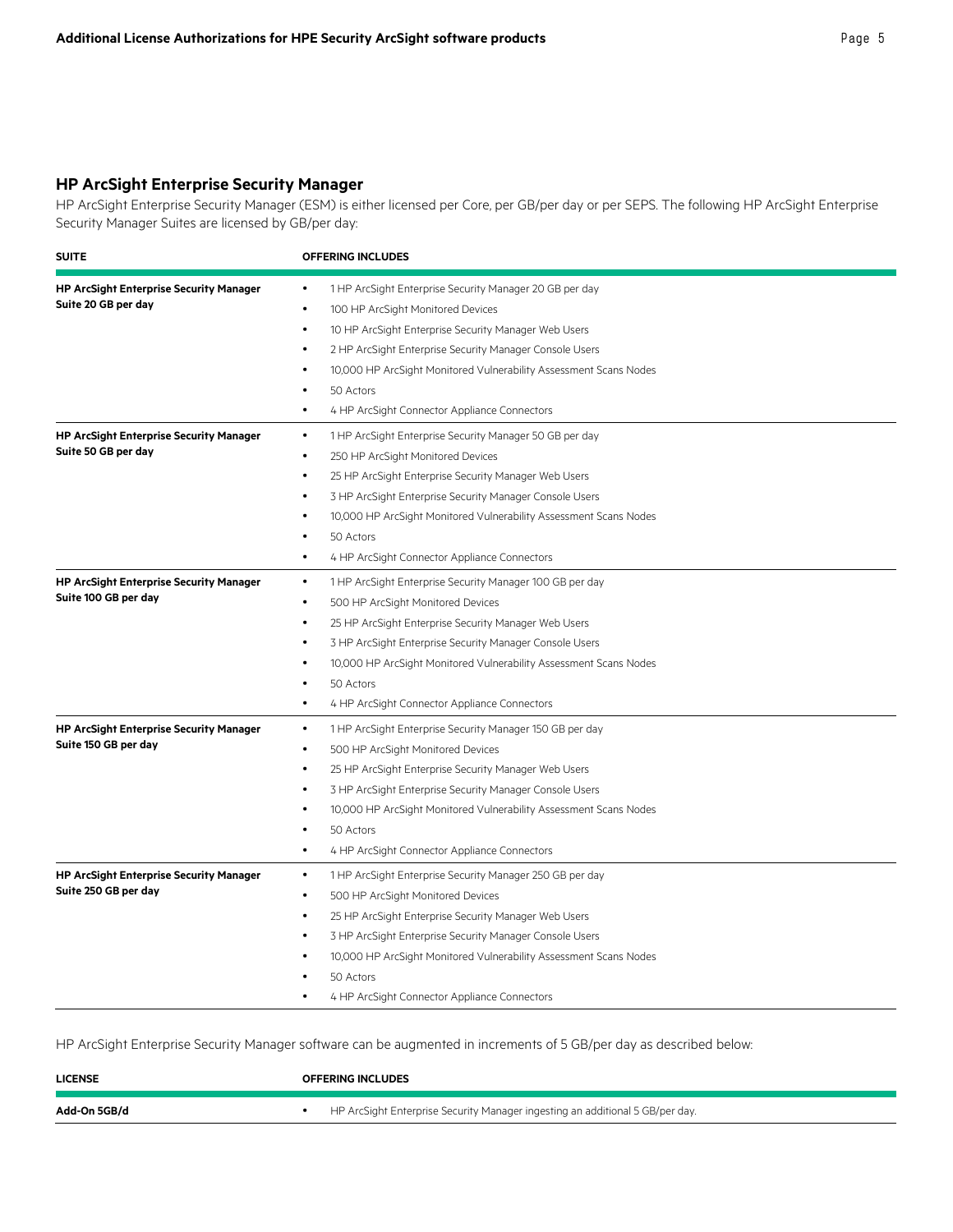The following HP ArcSight Enterprise Security Manager products are licensed by SEPS and require the concurrent or prior purchase of HP ArcSight Security Data Platform or HPE Security ArcSight Security Data Platform of the appropriate capacity of the deployment environment:

| <b>SOFTWARE PACKAGE</b>   | <b>OFFERING INCLUDES</b>                                                                                                                                                                |
|---------------------------|-----------------------------------------------------------------------------------------------------------------------------------------------------------------------------------------|
| HP ArcSight ESM 250 EPS   | 1 HP ArcSight Enterprise Security Manager server limited to 250 SEPS<br>Unlimited Monitored Devices, Console Users, Web Users, Vulnerability Assessment Scans Nodes, Actors and Assets  |
| HP ArcSight ESM 1000 EPS  | HP ArcSight Enterprise Security Manager server limited to 1000 SEPS<br>Unlimited Monitored Devices, Console Users, Web Users, Vulnerability Assessment Scans Nodes, Actors and Assets   |
| HP ArcSight ESM 2500 EPS  | 1 HP ArcSight Enterprise Security Manager server limited to 2500 SEPS<br>Unlimited Monitored Devices, Console Users, Web Users, Vulnerability Assessment Scans Nodes, Actors and Assets |
| HP ArcSight ESM 5000 EPS  | HP ArcSight Enterprise Security Manager server limited to 5000 SEPS<br>Unlimited Monitored Devices, Console Users, Web Users, Vulnerability Assessment Scans Nodes, Actors and Assets   |
| HP ArcSight ESM 10000 EPS | HP ArcSight Enterprise Security Manager server limited to 10000 SEPS<br>Unlimited Monitored Devices, Console Users, Web Users, Vulnerability Assessment Scans Nodes, Actors and Assets  |

#### **HP ArcSight Enterprise System Connector for HP Service Manager**

HP ArcSight Enterprise System Connector for HP Service Manager is provided as part of HP ArcSight Enterprise Security Manager or HP ArcSight ESM Express (previously called HP ArcSight Express) licenses. It is designed to facilitate communicate between HP ArcSight Enterprise Security Manager and HP Service Manager.

#### **HPE Security ArcSight ESM Appliance (previously called HP ArcSight ESM Appliance)**

HPE Security ArcSight ESM Appliance is sold as an Appliance and is licensed by SEPS and require the concurrent or prior purchase of HP ArcSight Security Data Platform or HPE Security ArcSight Security Data Platform of the appropriate capacity of the deployment environment:

| <b>APPLIANCE</b>                                         | <b>OFFERING INCLUDES</b>                                                                                                          |
|----------------------------------------------------------|-----------------------------------------------------------------------------------------------------------------------------------|
| <b>HPE Security ArcSight</b><br>E7600 Server - 250 EPS   | • 250 SEPS with Unlimited Monitored Devices, Console Users, Web Users, Vulnerability Assessment Scans Nodes, Actors and Assets    |
| <b>HPE Security ArcSight</b><br>E7600 Server - 1000 EPS  | • 1,000 SEPS with Unlimited Monitored Devices, Console Users, Web Users, Vulnerability Assessment Scans Nodes, Actors and Assets  |
| <b>HPE Security ArcSight</b><br>E7600 Server - 2500 EPS  | • 2,500 SEPS with Unlimited Monitored Devices, Console Users, Web Users, Vulnerability Assessment Scans Nodes, Actors and Assets  |
| <b>HPE Security ArcSight</b><br>E7600 Server - 5000 EPS  | • 5,000 SEPS with Unlimited Monitored Devices, Console Users, Web Users, Vulnerability Assessment Scans Nodes, Actors and Assets  |
| <b>HPE Security ArcSight</b><br>E7600 Server - 10000 EPS | • 10,000 SEPS with Unlimited Monitored Devices, Console Users, Web Users, Vulnerability Assessment Scans Nodes, Actors and Assets |

HP ArcSight ESM Appliance capacity can be augmented in increments of 50 EPS as follows up to 10000 EPS per appliance:

| <b>ADD-ON</b> | <b>OFFERING INCLUDES</b>                           |
|---------------|----------------------------------------------------|
| Add-On 50 EPS | • HP ArcSight ESM ingesting an additional 50 SEPS. |

#### **HP ArcSight ESM Compliance Insight Packages**

HP ArcSight ESM Compliance Insight Packages are licensed by Implementation of HP ArcSight Enterprise Security Manager.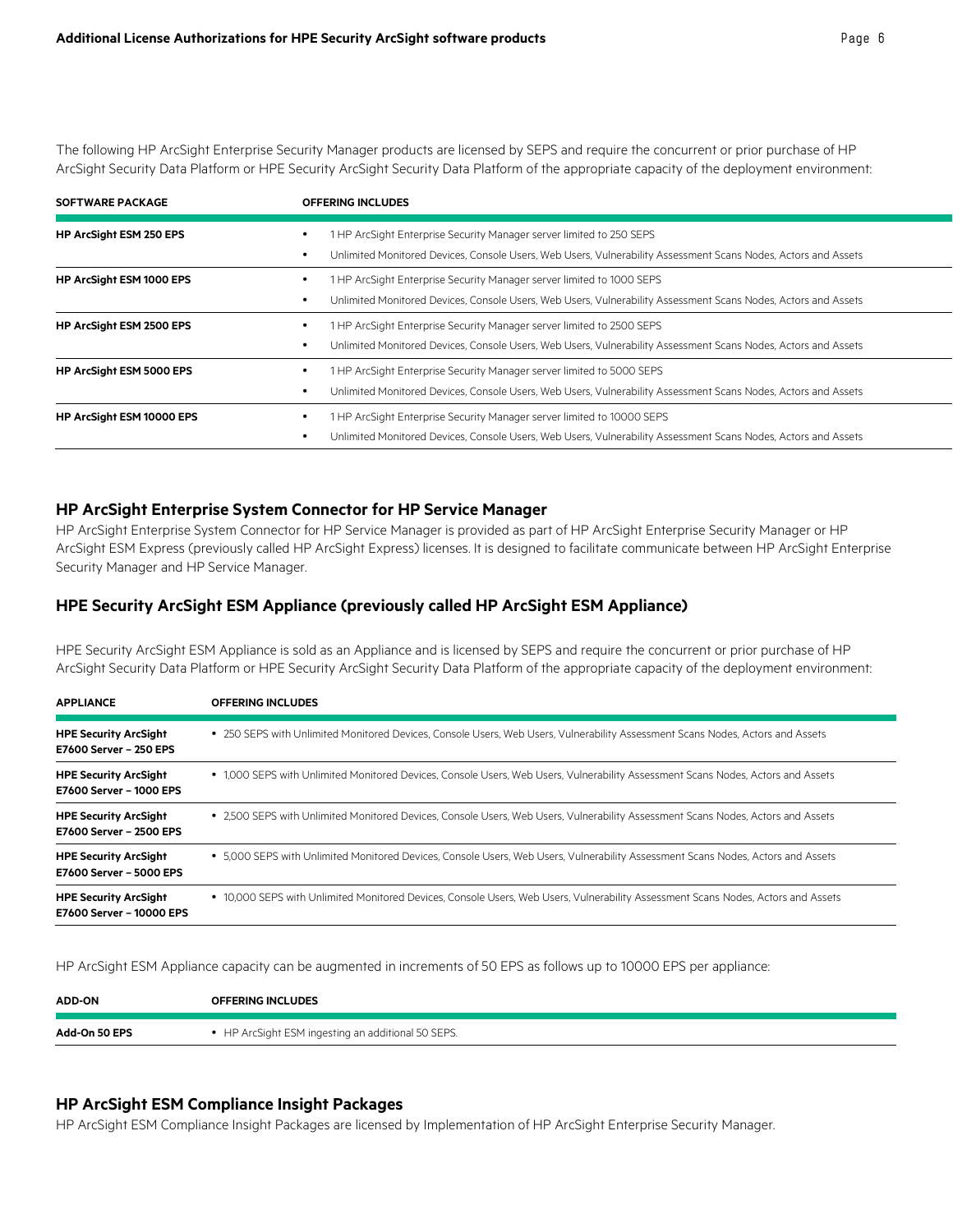#### **HPE Security ArcSight ESM Express (previously called HP ArcSight ESM Express and HP ArcSight Express)**

HPE Security ArcSight ESM Express is sold as an Appliance and is licensed by SEPS, up to 2500 SEPS, with offerings as described below:

| <b>APPLIANCE</b>                                         | <b>OFFERING INCLUDES</b>                                                                                                                     |
|----------------------------------------------------------|----------------------------------------------------------------------------------------------------------------------------------------------|
| HPE Security ArcSight EE7600 Server - 250<br>EPS.        | 250 SEPS with Unlimited Monitored Devices, Console Users, Web Users, Vulnerability Assessment Scans Nodes, Actors<br>$\bullet$<br>and Assets |
|                                                          | Use of Connectors and the Flex Connector kit.<br>٠                                                                                           |
| HPE Security ArcSight EE7600 Server - 1000<br>EPS.       | 1,000 SEPS with Unlimited Monitored Devices, Console Users, Web Users, Vulnerability Assessment Scans Nodes, Actors<br>٠<br>and Assets       |
|                                                          | Use of Connectors and the Flex Connector kit.<br>٠                                                                                           |
| HPE Security ArcSight EE7600 Server - 2500<br><b>EPS</b> | 2,500 SEPS with Unlimited Monitored Devices, Console Users, Web Users, Vulnerability Assessment Scans Nodes, Actors<br>and Assets            |
|                                                          | Use of Connectors and the Flex Connector kit.                                                                                                |

HPE Security ArcSight ESM Express appliance capacity can be augmented in increments of 50 EPS, to 2500 EPS per appliance as described below:

| <b>ADD-ON</b> | <b>OFFERING INCLUDES</b>                                          |
|---------------|-------------------------------------------------------------------|
| Add-On 50 EPS | HPE Security ArcSight ESM Express ingesting an additional 50 SEPS |

#### **HP ArcSight Express Virtual Appliance**

For HP ArcSight Express Virtual Appliance (AEVA), which includes 250 SEPS additional SEPS can be purchased, up to a maximum of 1,250 SEPS.

| <b>VIRTUAL APPLIANCE</b>    | <b>OFFERING INCLUDES</b>                                                |
|-----------------------------|-------------------------------------------------------------------------|
| AE 250 SEPS Add-on Software | HP ArcSight Express Virtual Appliance ingesting an additional 250 SEPS. |

# **HP ArcSight Flex Connector Kit**

HP ArcSight Flex Connector Kit is a software development product ("SDK") that allows you to Use the software's object code to configure a Connector that can only be used to monitor Devices not supported by HP ArcSight software ("Flex Connector"). Flex Connectors shall be used solely with the HP ArcSight software and use with any other software or other technology for any purpose including, without limitation, Device monitoring, is expressly prohibited. Your license to use the Flex Connectors expires upon termination or expiration of your HP ArcSight software license.

When the HP ArcSight Flex Connector Kit is purchased in conjunction with one of HP Operations Analytics Express Edition (previously called HP Operations Log Intelligence), HP Operations Analytics Premium Edition or HP Operations Analytics Ultimate Edition, you must have an HP Operations Analytics Express Edition, HP Operations Analytics Premium Edition or HP Operations Analytics Ultimate Edition Node license for each Device that will run the Flex Connectors created using the HP ArcSight Flex Connector Kit. Flex Connectors shall be owned by HPE and used solely with the HP Operations Analytics Express Edition, HP Operations Analytics Premium Edition or HP Operations Analytics Ultimate Edition software and use with any other software or other technology for any purpose including, without limitation, Device monitoring, is expressly prohibited. Your license to use the Flex Connectors expires upon termination or expiration of your HP Operations Analytics Express Edition, HP Operations Analytics Premium Edition or HP Operations Analytics Ultimate Edition license. For any Device that runs a Flex Connector created using the HP ArcSight Flex Connector Kit, you must have either an HP Operations Analytics Express Edition, HP Operations Analytics Premium Edition or HP Operations Analytics Ultimate Edition Node license, or an HP ArcSight Device license, but not both.

#### **HP ArcSight IDOL Email Analytics Pack for ArcSight Enterprise Security Manager**

HP ArcSight IDOL Email Analytics Pack for ArcSight Enterprise Security Manager is licensed per TB.

#### **HP ArcSight IDOL Social Media Analytics Pack for ArcSight Enterprise Security Manager**

HP ArcSight IDOL Social Media Analytics Pack for ArcSight Enterprise Security Manager is licensed per TB.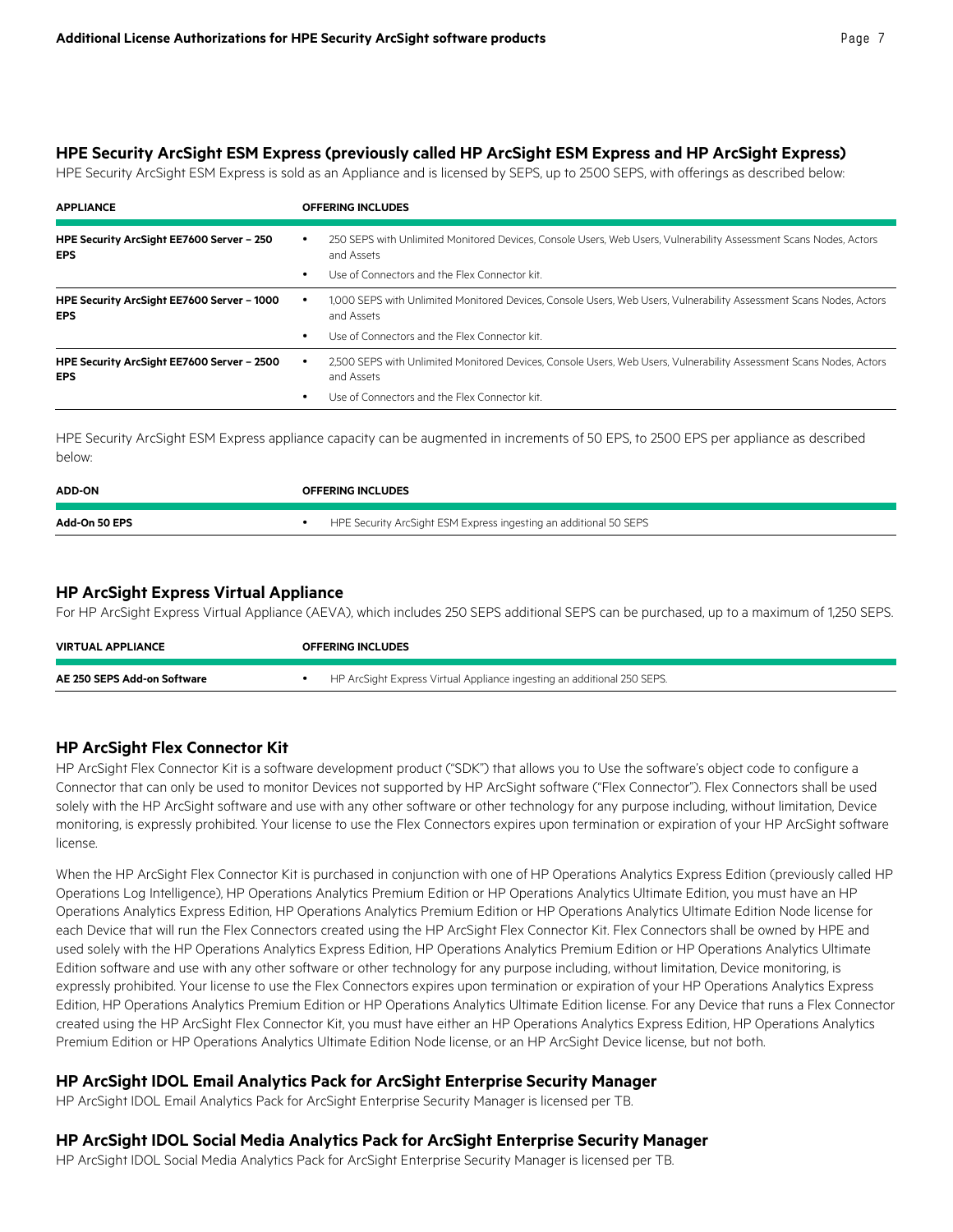#### **HP ArcSight Interactive Discovery**

HP ArcSight Interactive Discovery is licensed by Instance and includes a license for Advizor which is licensed in accordance with HPE Terms and conditions and can only be used with HP ArcSight ESM and HP ArcSight ESM Express and HP ArcSight Logger.

#### **HP ArcSight Logger**

As of April 2014, HP ArcSight Logger is licensed as indicated below.

| <b>LICENSE</b> | <b>OFFERING INCLUDES</b>                                                                                                       |  |
|----------------|--------------------------------------------------------------------------------------------------------------------------------|--|
| 5GB/d          | HP ArcSight Logger collecting up to 5GB/per day                                                                                |  |
| Add-On 5GB/d   | HP ArcSight Logger collecting up to an additional 5GB/per day (up to a maximum total of 500 GB/per day per Logger<br>Instance) |  |

For purchases until April 2014, HP ArcSight Logger software is licensed per GB/per day and per Device as indicated below.

| <b>LICENSE</b>    |   | <b>OFFERING INCLUDES</b>                                                                                                       |  |  |
|-------------------|---|--------------------------------------------------------------------------------------------------------------------------------|--|--|
| 5 GB/d, 50 Dev    |   | HP ArcSight Logger collecting up to 5GB/per day from a maximum of 50 Devices, total searchable space 250 GB per<br>Instance.   |  |  |
| 30 GB/d. 200 Dev  |   | HP ArcSight Logger collecting up to 30GB/per day from a maximum of 200 Devices, total searchable space 800 GB per<br>Instance. |  |  |
| 80 GB/d, 500 Dev  |   | HP ArcSight Logger collecting up to 80GB/per day from a maximum of 500 Devices, total searchable space 4.2 TB per<br>Instance. |  |  |
| 160 GB/d, unl Dev |   | HP ArcSight Logger collecting up to 160GB/per day from Unlimited Devices, total searchable space 4.2 TB per Instance.          |  |  |
| 250 GB/d, unl Dev | ٠ | HP ArcSight Logger collecting up to 250GB/per day from Unlimited Devices, total searchable space 4.2 TB per Instance.          |  |  |

#### **HP ArcSight Logger Compliance Insight Packages**

HP ArcSight Logger Compliance Insight Packages are licensed by Implementation of HP ArcSight Logger.

#### **HP ArcSight Management Center**

HP ArcSight Management Center is licensed by Connector and limited to use with an HP ArcSight Product.

#### **HP ArcSight Monitored Application User**

HP ArcSight Monitored Application Users are the aggregate number of Users per application as set forth in the applicable order(s) for products.

#### **HP ArcSight Monitored Devices**

HP ArcSight Monitored Devices is licensed per Monitored Devices solely (a) to collect data from the aggregate number of network, security and server Devices, and (b) solely with the aggregate number of Users per application.

#### **HP ArcSight Monitored Desktops**

HP ArcSight Monitored Desktops is licensed per Desktop Device.

#### **HP ArcSight Monitored Vulnerability Assessment Scans**

HP ArcSight Monitored Vulnerability Assessment Scan is licensed per Node and is used solely to collect data from the aggregate number of Devices set forth in applicable order for products.

#### **HP ArcSight Reputation Security Monitor**

HP ArcSight Reputation Security Monitor is licensed by Implementation.

#### **HP ArcSight Risk Insight**

HP ArcSight Risk Insight for Enterprise Security Manager is licensed by ESM Server and by Asset.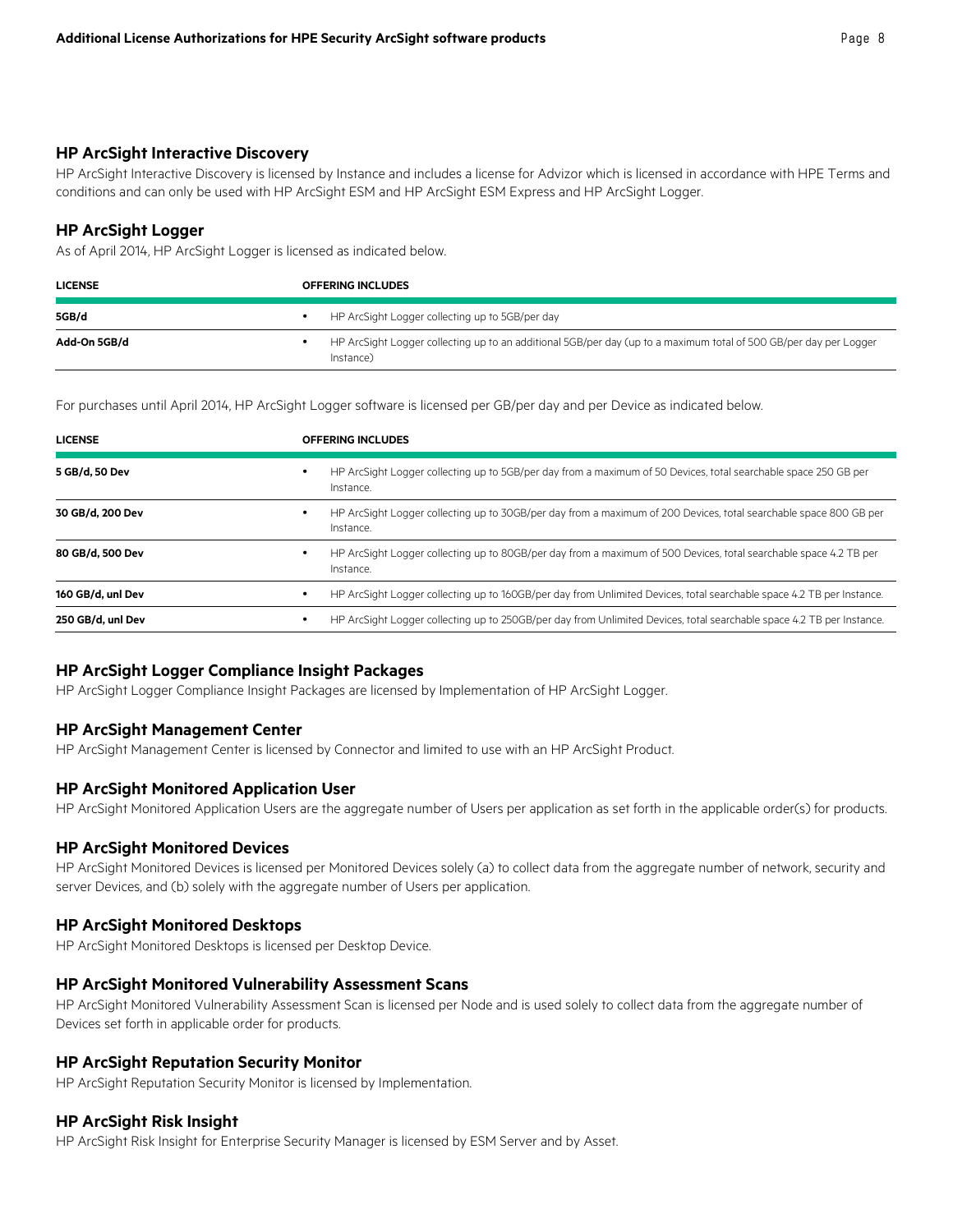#### **HPE Security ArcSight Security Data Platform (previously called HP ArcSight Security Data Platform)**

HPE Security ArcSight Security Data Platform software is licensed by GB/per day ingested.

| <b>SUITE</b>                                             |                | <b>OFFERING INCLUDES</b>                                                                                                                                      |
|----------------------------------------------------------|----------------|---------------------------------------------------------------------------------------------------------------------------------------------------------------|
| <b>HP ArcSight Security Data Platform 5GB/per</b><br>day | $\bullet$<br>٠ | 5 GB/per day ingestion into connectors<br>1 HP ArcSight Logger software Server license.                                                                       |
|                                                          | ٠              | 1 HP ArcSight Management Center software Server license with remote management for Connectors and supported<br>ArcSight products limited only by HW capacity. |
|                                                          | ٠              | Smart Connectors.                                                                                                                                             |
|                                                          | ٠              | HP ArcSight Flex Connector Kit.                                                                                                                               |
|                                                          | ٠              | License to forward 5 GB/per day to third party software.                                                                                                      |

HPE Security ArcSight Security Data Platform software can be augmented in increments of 5 GB/per day, to 500 GB/per day per server as described below:

| <b>LICENSE</b> | <b>OFFERING INCLUDES</b>                                                                                                          |
|----------------|-----------------------------------------------------------------------------------------------------------------------------------|
| Add-On 5GB/d   | 5 GB/per day added capacity for ingestion into connectors.<br>License to forward additional 5 GB/per day to third party software. |

HPE Security ArcSight Security Data Platform Appliances are licensed as indicated in the table below:

| <b>APPLIANCE</b>                                                       |  | <b>OFFERING INCLUDES</b>                                                                                                                                                  |  |  |
|------------------------------------------------------------------------|--|---------------------------------------------------------------------------------------------------------------------------------------------------------------------------|--|--|
| <b>HPE Security ArcSight Security Data Platform</b><br>L7600 Appliance |  | 1 HP ArcSight Logger L7600 with 5 GB/per day ingestion into Connectors. Additional GB/per day capacity can be<br>purchased separately up to 250 GB/per day per Appliance. |  |  |
|                                                                        |  | 1 HP ArcSight Logger software Server license.                                                                                                                             |  |  |
|                                                                        |  | 1 HP ArcSight Management Center software Server license with remote management for Connectors and supported<br>ArcSight products limited only by HW capacity.             |  |  |
|                                                                        |  | Smart Connectors.                                                                                                                                                         |  |  |
|                                                                        |  | HP ArcSight Flex Connector Kit.                                                                                                                                           |  |  |
|                                                                        |  | License to forward 5 GB/per day to third party software.                                                                                                                  |  |  |

Note: The license restrictions above are also applicable to the HA, NP, NFR versions of these appliance and software products. The capacity for the Security Data Platform is solely based on the production node(s). The capacity for the individual HA, NP, NFR appliance and software products is not applicable.

HPE Security ArcSight Security Data Platform Appliances can be augmented in increments of 5 GB/per day as described below:

| <b>LICENSE</b>           |  | <b>OFFERING INCLUDES</b>                                                                                                               |  |  |
|--------------------------|--|----------------------------------------------------------------------------------------------------------------------------------------|--|--|
| Add-On 5GB/per day L7600 |  | 5 GB/per day added capacity for up to a maximum of 250 GB/per day per HPE Security ArcSight Security Data Platform<br>L7600 Appliance. |  |  |
|                          |  | License to forward 5 GB/per day to third party software.                                                                               |  |  |

# **HP ArcSight Standard Connectors**

HP ArcSight Standard Connectors are software modules provided as part of HP ArcSight ESM (if licensed by GB/per day or CPU cores, Express or ArcSight Security Data Platform or Logger licenses. Standard Connectors are designed to fetch data from Servers or other event sources in customer environments, normalize that data, and feed it into additional HP ArcSight products, unless included as part of the ArcSight Security Data Platform license, connectors may not be used to feed event data into any non-HP ArcSight products.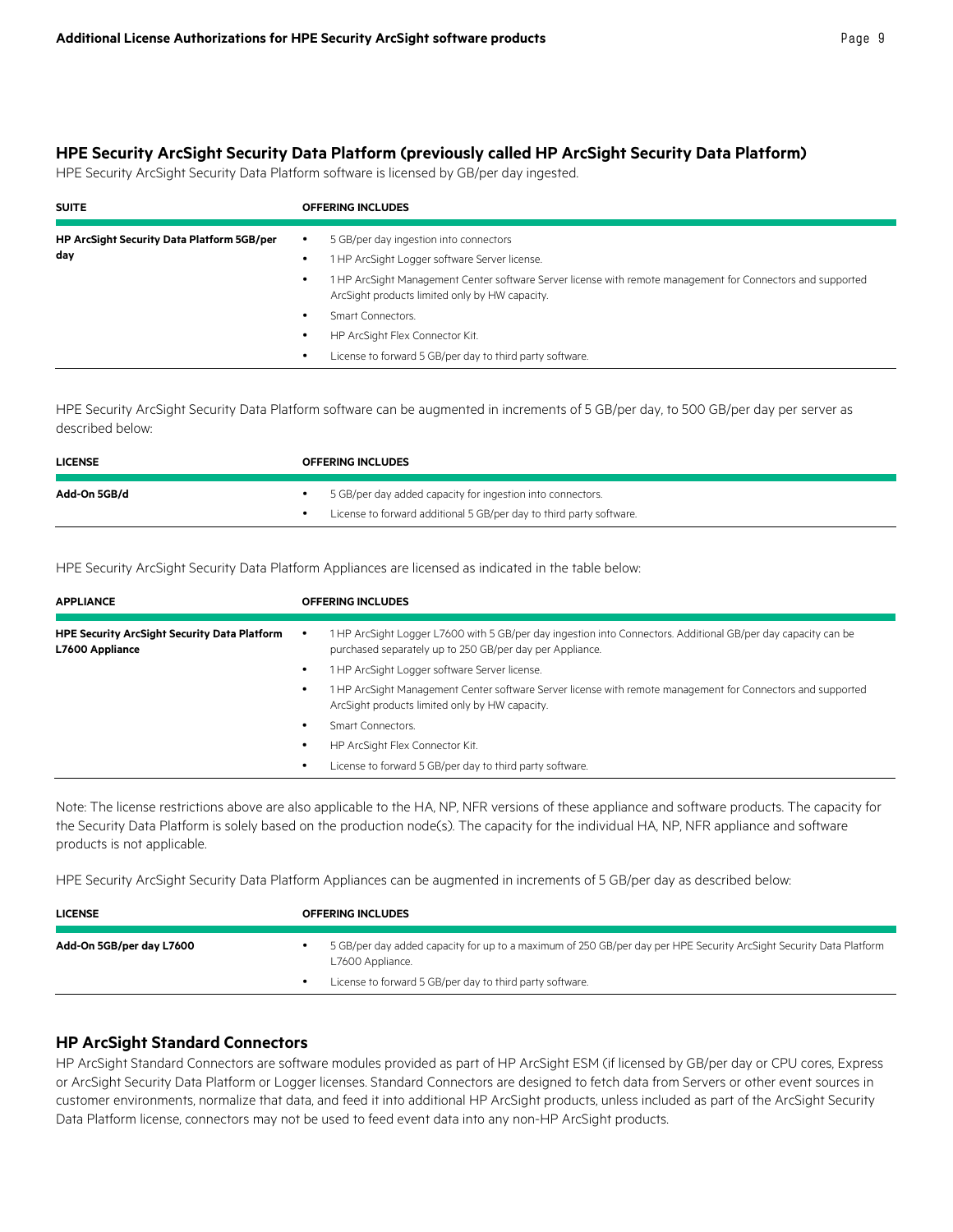#### **HP ArcSight Threat Detector**

HP ArcSight Threat Detector is a software add-on for HP ArcSight Enterprise Security Manager. HP ArcSight Threat Detector is licensed by ESM Core, by GB/per day or by EPS (licensing depends on which product or Suite adding onto).

#### **HP ArcSight Threat Response Manager**

HP ArcSight Threat Response Manager is licensed by Device per Virtual Appliance.

#### **HPE Security ArcSight with Hexadite Automated Incident Response Solution**

HPE Seucrity ArcSight with Hexadite Automated Incident Response Solution is licensed by EndPoint.

#### **HPE Security ArcSight Reputation Security Monitor Plus**

HPE Security ArcSight Reputation Security Monitor Plus is licensed by Implementation.

#### **HPE Security ArcSight User Behavior Analytics**

HPE Security ArcSight User Behavior Analytics Foundation and HPE Security ArcSight User Behavior Analytics Premium Solutions are licensed per Actor with the following tiers: 1,000 Actors, 5,000 Actors, 10,000 Actors, 30,000 Actors, 50,000 Actors, and 100,000 Actors. Additional Actors can be purchased at 1,000 Actors increment, which can only be used for license capacity extension.

HPE Security ArcSight User Behavior Analytics Foundation requires at least one of the following Solutions for the same Foundation tiers. The Solution tier and number of Actors must match the Foundation tier and number of Actors. HPE Security ArcSight User Behavior Analytics Foundation includes HPE Security ArcSight User Behavior Analytics Lieberman and Cyber Arc Insight Pack.

- HPE Security ArcSight User Behavior Analytics High Priviledge Accounts
- HPE Security ArcSight User Behavior Analytics Access
- HPE Security ArcSight User Behavior Analytics Data Exfiltration
- HPE Security ArcSight User Behavior Analytics Entity

HPE Security ArcSight User Behavior Analytics Premium Solutions includes HPE Security ArcSight User Behavior Analytics Foundation and all four Solutions above.

#### **HPE Security ArcSight User Behavior Analytics Insight Packs**

HPE Security ArcSight User Behavior Analytics Insight Packs are optional add-ons for HPE Security ArcSight User Behavior Analytics Foundation and HPE Security ArcSight User Behavior Analytics Premium Solutions. HPE Security ArcSight User Behavior Analytics Insight Packs are licensed based on Instance. The same Insight Pack Instance(s) cannot be deployed on different Foundation or Premium Solutions Instances. One or more Insight Packs can be used with the same HPE Security ArcSight User Behavior Analytics Foundation and HPE Security ArcSight User Behavior Analytics Premium Solutions Instance.

- HPE Security ArcSight User Behavior Analytics AWS Insight Pack Instance
- HPE Security ArcSight User Behavior Analytics Box Insight Pack Instance
- HPE Security ArcSight User Behavior Analytics Cerner Insight Pack Instance
- HPE Security ArcSight User Behavior Analytics EPIC Insight Pack Instance
- HPE Security ArcSight User Behavior Analytics Google Apps Insight Pack Instance

#### **HP User Behavior Analytics**

HP User Behavior Analytics is licensed per Actor.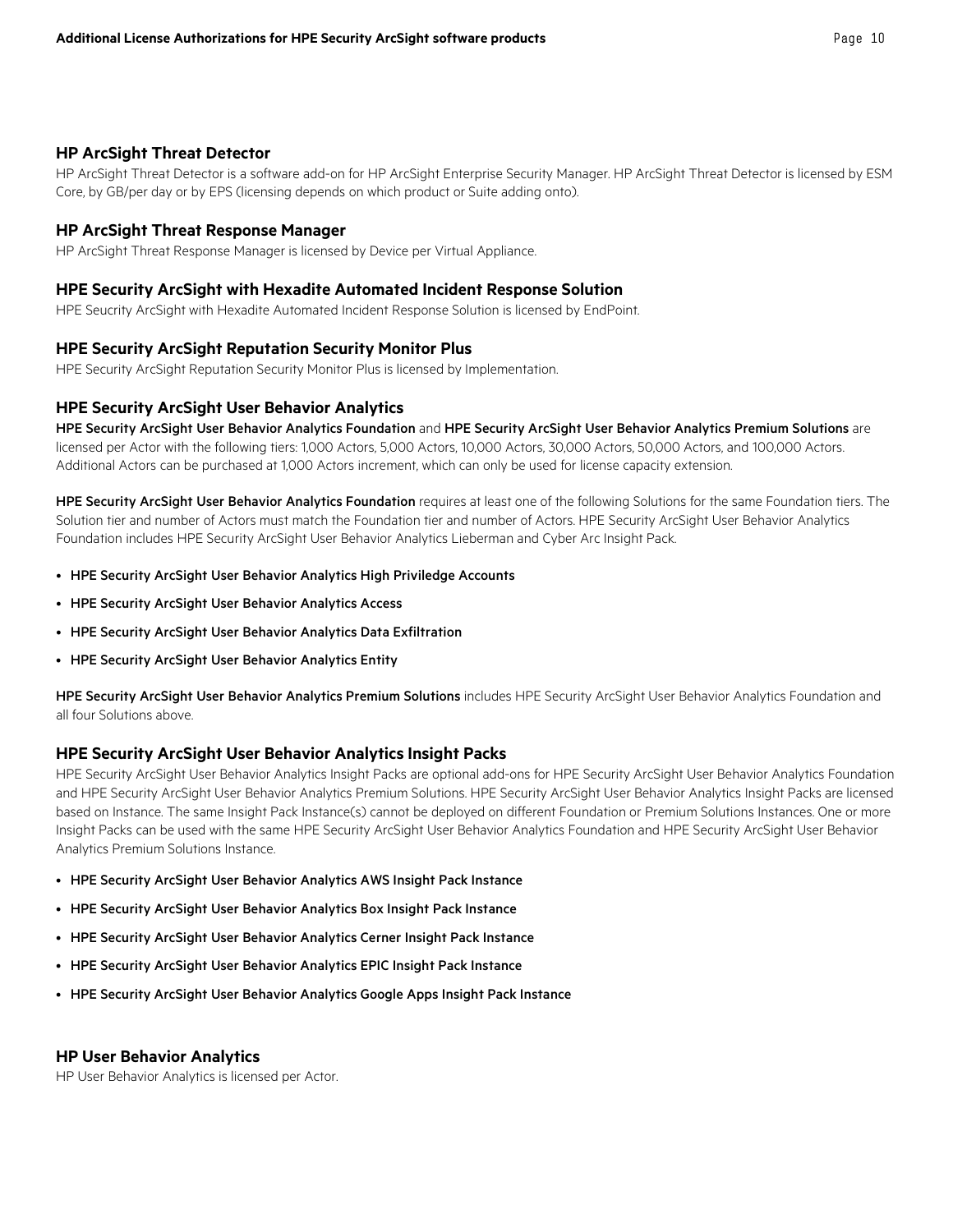# **Additional license terms**

|                                                              | <b>TERM</b>                                                                                                                                                                                                                                                                                                                                                                                                                                                                                                                                                                                                                                                                                                                                                                                                                                                                                                                                     |
|--------------------------------------------------------------|-------------------------------------------------------------------------------------------------------------------------------------------------------------------------------------------------------------------------------------------------------------------------------------------------------------------------------------------------------------------------------------------------------------------------------------------------------------------------------------------------------------------------------------------------------------------------------------------------------------------------------------------------------------------------------------------------------------------------------------------------------------------------------------------------------------------------------------------------------------------------------------------------------------------------------------------------|
| A. Complete<br>Product                                       | You shall install and use the software as authorized in the applicable agreement and this ALA only as a complete product and may not use portions of<br>such software on a standalone basis separate from the complete software or separate from the Server if delivered as an Appliance unless expressly<br>authorized in the Supporting Material, specifications or an applicable agreement.                                                                                                                                                                                                                                                                                                                                                                                                                                                                                                                                                  |
| <b>B.</b> Additional<br><b>Software License</b><br>terms     | You shall not access the embedded Oracle ® database or any other third-party product embedded in the HP ArcSight software with applications other<br>than the HP ArcSight software.                                                                                                                                                                                                                                                                                                                                                                                                                                                                                                                                                                                                                                                                                                                                                             |
| C. Performance<br><b>Information</b>                         | You will not (and will not instruct, authorize or allow any third party to) publicly disseminate any performance information or analysis (including, without<br>limitation, benchmarks and performance tests) from any source relating to the software.                                                                                                                                                                                                                                                                                                                                                                                                                                                                                                                                                                                                                                                                                         |
| D. Security and<br><b>Network</b><br><b>Acknowledgements</b> | You acknowledge and agree that the software (i) accumulates and organizes security information that, in the wrong hands, could serve as a blueprint of<br>your security system and its vulnerabilities and that any disclosure of such information could result in substantial harm to you and others. You will be solely<br>responsible for any disclosure of such information; and (ii) is designed to give the user emergency administrator-level control over your computer network,<br>with the ability to dynamically reconfigure or disable network infrastructure devices, change network topology and exclude network access. Such<br>networking products should be used only by users who have been trained in the use of such networking products. Improper use of such networking<br>products may result in significant network damage or downtime. You assume all risks associated with the operation of such networking products. |